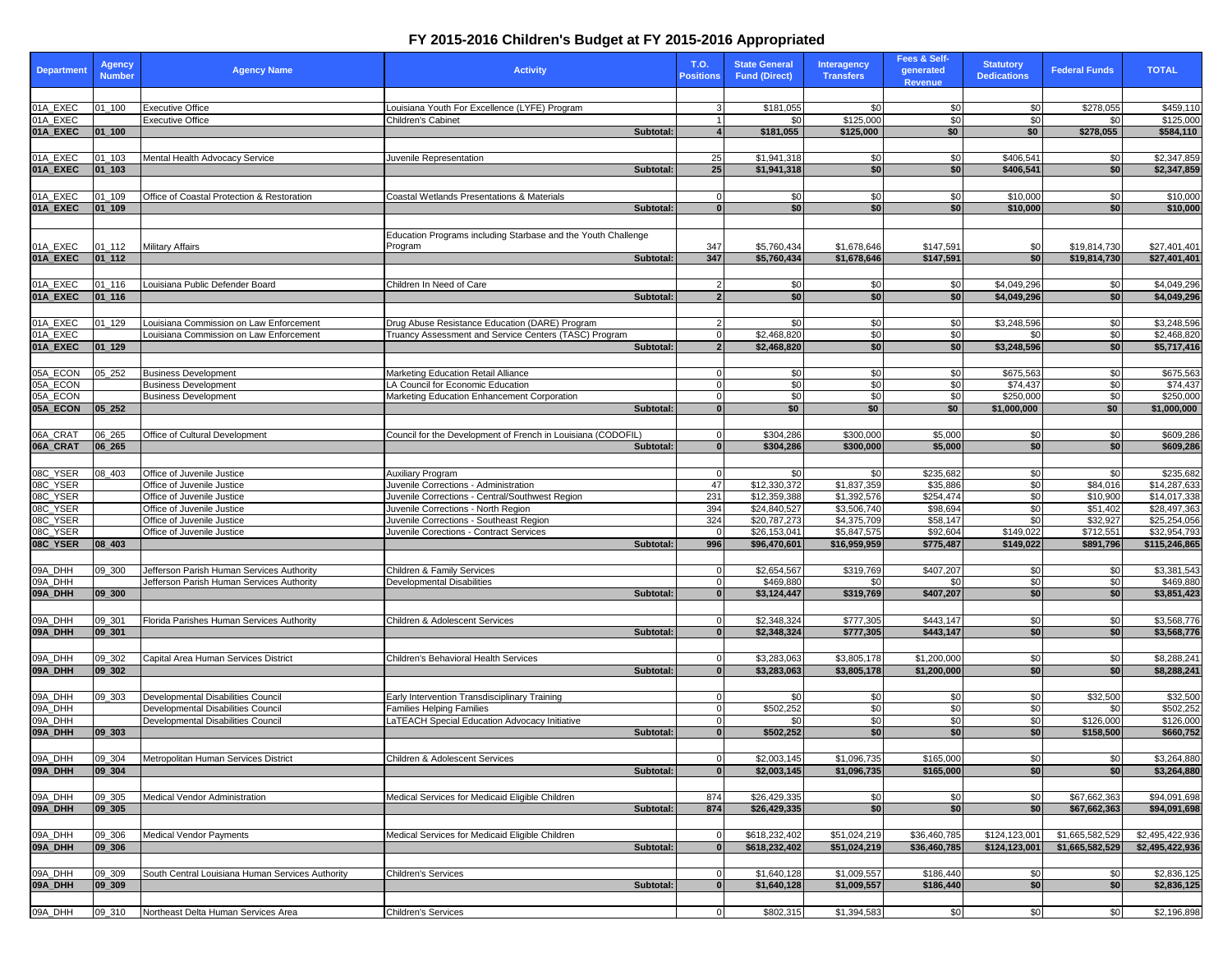## **FY 2015-2016 Children's Budget at FY 2015-2016 Appropriated**

| <b>Department</b>    | <b>Agency</b><br><b>Number</b> | <b>Agency Name</b>                                                                                           | <b>Activity</b>                                                                  | T.O.<br><b>Positions</b> | <b>State General</b><br><b>Fund (Direct)</b>         | <b>Interagency</b><br><b>Transfers</b> | Fees & Self-<br>generated<br><b>Revenue</b> | <b>Statutory</b><br><b>Dedications</b> | <b>Federal Funds</b>         | <b>TOTAL</b>                 |
|----------------------|--------------------------------|--------------------------------------------------------------------------------------------------------------|----------------------------------------------------------------------------------|--------------------------|------------------------------------------------------|----------------------------------------|---------------------------------------------|----------------------------------------|------------------------------|------------------------------|
|                      |                                |                                                                                                              |                                                                                  |                          |                                                      |                                        |                                             |                                        |                              |                              |
| 09A_DHH              | $ 09_310 $                     |                                                                                                              | Subtotal:                                                                        |                          | \$802,315<br>$\overline{0}$                          | \$1,394,583                            | \$0                                         | \$0                                    | \$0                          | \$2,196,898                  |
|                      |                                |                                                                                                              |                                                                                  |                          | \$2,956,374                                          |                                        | \$119,444                                   |                                        |                              |                              |
| 09A_DHH<br>09A_DHH   | 09 325<br>09_325               | Acadiana Area Human Services District                                                                        | Children's Services<br>Subtotal:                                                 |                          | $\overline{0}$<br>\$2,956,374<br>$\overline{0}$      | \$624,046<br>\$624,046                 | \$119,444                                   | \$0<br>\$0                             | \$0<br>\$0                   | \$3,699,864<br>\$3,699,864   |
|                      |                                |                                                                                                              |                                                                                  |                          |                                                      |                                        |                                             |                                        |                              |                              |
| 09A_DHH              | 09_326                         | Office of Public Health                                                                                      | <b>Birth Defect Monitoring Network</b>                                           |                          | \$0                                                  | \$0                                    | \$0                                         | \$0                                    | \$185,000                    | \$185,000                    |
| 09A_DHH              |                                | Office of Public Health                                                                                      | Child Death Review                                                               |                          | \$50,000<br><sup>o</sup>                             | \$0                                    | \$0                                         | \$0                                    | \$0                          | \$50,000                     |
| 09A_DHH              |                                | Office of Public Health                                                                                      | Children's Special Health Services                                               | 30 <sup>1</sup>          | \$605,000                                            | \$0                                    | \$300,000                                   | \$0                                    | \$4,412,446                  | \$5,317,446                  |
| 09A_DHH              |                                | Office of Public Health                                                                                      | <b>Emergency Medical Services</b>                                                |                          | \$0<br>\$3.000.000                                   | \$0                                    | \$0                                         | \$0                                    | \$130,000                    | \$130,000                    |
| 09A_DHH<br>09A_DHH   |                                | Office of Public Health<br>Office of Public Health                                                           | <b>Genetics and Hemophilia</b><br>HIV/Perinatal & AIDS Drug Assistance           | 28                       | \$0                                                  | \$1,735,360<br>\$0                     | \$2,125,360<br>\$16,875                     | \$0<br>\$0                             | \$780,000<br>\$1,465,125     | \$7,640,720<br>\$1,482,000   |
| 09A_DHH              |                                | Office of Public Health                                                                                      | Immunization                                                                     | 43                       | \$1,542,108                                          | \$0                                    | \$522,302                                   | \$0                                    | \$3,047,500                  | \$5,111,910                  |
| 09A_DHH              |                                | Office of Public Health                                                                                      | Lead Poisoning Prevention                                                        | $\Omega$                 | \$0                                                  | \$0                                    | \$0                                         | \$0                                    | \$293,336                    | \$293,336                    |
| 09A_DHH              |                                | Office of Public Health                                                                                      | Maternal and Child Health                                                        | 12                       | \$0                                                  | \$0                                    | \$15,000                                    | \$0                                    | \$4,662,651                  | \$4,677,651                  |
| 09A_DHH              |                                | Office of Public Health                                                                                      | Nurse Family Partnership                                                         | 48                       | \$2,600,000                                          | \$2,877.075                            | \$0                                         | \$0                                    | \$15,962,186                 | \$21,439,261                 |
| 09A_DHH<br>09A_DHH   |                                | Office of Public Health<br>Office of Public Health                                                           | <b>Nutrition Services</b><br>School Based Health Services                        | 144<br>3                 | \$15,385<br>\$450,527                                | \$0<br>\$0                             | \$1,301,068<br>\$0                          | \$0<br>\$6,321,260                     | \$85,441,052<br>\$0          | \$86,757,505<br>\$6,771,787  |
| 09A_DHH              |                                | Office of Public Health                                                                                      | <b>Smoking Cessation</b>                                                         |                          | \$0                                                  | \$48,750                               | \$0                                         | \$325,000                              | \$628,878                    | \$1,002,628                  |
| 09A_DHH              |                                | Office of Public Health                                                                                      | Teen Pregnancy Prevention                                                        | $\overline{a}$           | \$0                                                  | \$0                                    | \$0                                         | \$0                                    | \$525,000                    | \$525,000                    |
| 09A_DHH              | 09_326                         |                                                                                                              | Subtotal:                                                                        | 317                      | \$8,263,020                                          | \$4,661,185                            | \$4,280,605                                 | \$6,646,260                            | \$117,533,174                | \$141,384,244                |
|                      |                                |                                                                                                              |                                                                                  |                          |                                                      |                                        |                                             |                                        |                              |                              |
| 09A_DHH              | 09_330                         | Office of Behavioral Health                                                                                  | Administration of Children's Services                                            |                          | \$642,971                                            | \$0                                    | \$0                                         | \$0                                    | \$0                          | \$642,971                    |
| 09A_DHH              |                                | Office of Behavioral Health                                                                                  | Child/Adolescent Community                                                       |                          | \$101,92<br>4                                        | \$832,074                              | \$0                                         | \$0                                    | \$6,986,387                  | \$7,920,382                  |
| 09A_DHH              | 09_330                         |                                                                                                              | Subtotal:                                                                        |                          | \$744,892                                            | \$832,074                              | \$0                                         | \$0                                    | \$6,986,387                  | \$8,563,353                  |
|                      |                                |                                                                                                              |                                                                                  |                          |                                                      |                                        |                                             |                                        |                              |                              |
| 09A_DHH<br>09A_DHH   | 09 340                         | Office for Citizens with Developmental Disabilities<br>Office for Citizens with Developmental Disabilities   | <b>Early Steps</b><br>Pinecrest SSC - Residential & Community-Based Services     | 13<br>76                 | \$10,854,325<br>\$0                                  | \$0<br>\$5,171,912                     | \$350,000<br>\$0                            | \$0<br>\$0                             | \$6,538,122<br>\$0           | \$17,742,447<br>\$5,171,912  |
| 09A_DHH              | 09 340                         |                                                                                                              | Subtotal:                                                                        | 89                       | \$10,854,325                                         | \$5,171,912                            | \$350,000                                   | \$0                                    | \$6,538,122                  | \$22,914,359                 |
|                      |                                |                                                                                                              |                                                                                  |                          |                                                      |                                        |                                             |                                        |                              |                              |
| 09A_DHH              | 09_375                         | Imperial Calcasieu Human Services Authority                                                                  | Children's Services                                                              |                          | \$1,249,578                                          | \$0                                    | \$0                                         | \$0                                    | \$0                          | \$1,249,578                  |
| 09A_DHH              | 09_375                         |                                                                                                              | Subtotal:                                                                        | $\bf{0}$                 | \$1,249,578                                          | \$0                                    | \$0                                         | \$0                                    | \$0                          | \$1,249,578                  |
|                      |                                |                                                                                                              |                                                                                  |                          |                                                      |                                        |                                             |                                        |                              |                              |
| 09A_DHH              | 09 376                         | Central Louisiana Human Services District                                                                    | Children's Services                                                              |                          | \$1,316,730<br>$\overline{0}$                        | \$686,870                              | \$32,625                                    | \$0                                    | \$0                          | \$2,036,225                  |
| 09A_DHH              | 09_376                         |                                                                                                              | Subtotal:                                                                        |                          | $\overline{0}$<br>\$1,316,730                        | \$686,870                              | \$32,625                                    | \$0                                    | \$0                          | \$2,036,225                  |
|                      |                                |                                                                                                              |                                                                                  |                          |                                                      |                                        |                                             |                                        |                              |                              |
| 09A_DHH<br>09A_DHH   | 09_377<br>09_377               | Northwest Louisiana Human Services District                                                                  | <b>Children's Services</b><br>Subtotal:                                          |                          | \$219,776<br>$\Omega$<br>\$219,776<br>$\overline{0}$ | \$840,837<br>\$840,837                 | \$314,412<br>\$314,412                      | \$0<br>\$0                             | \$0<br>\$0                   | \$1,375,025<br>\$1,375,025   |
|                      |                                |                                                                                                              |                                                                                  |                          |                                                      |                                        |                                             |                                        |                              |                              |
| 10A_DCFS             | 10_360                         | Office of Children & Family Services                                                                         | Child Care Assistance                                                            | 16                       | \$0                                                  | \$0                                    | \$0                                         | \$0                                    | \$11,005,000                 | \$11,005,000                 |
| 10A_DCFS             |                                | Office of Children & Family Services                                                                         | <b>Child Welfare Services</b>                                                    | 741                      | \$44,945,541                                         | \$0                                    | \$0                                         | \$354,389                              | \$148,833,368                | \$194,133,298                |
| 10A_DCFS             |                                | Office of Children & Family Services                                                                         | <b>Disability Determinations</b>                                                 | 46                       | \$0                                                  | \$0                                    | \$0                                         | \$0                                    | \$7,813,932                  | \$7,813,932                  |
| 10A_DCFS             |                                | Office of Children & Family Services                                                                         | Payments to TANF recipients                                                      | 328                      | \$0                                                  | \$0                                    | \$0                                         | \$0                                    | \$39,613,145                 | \$39,613,145                 |
| 10A_DCFS             |                                | Office of Children & Family Services                                                                         | Supplemental Nutritional Assistance Program (SNAP)                               | 285<br>582               | \$28,761,240<br>\$19,582,829                         | \$0<br>\$0                             | \$0<br>\$15,331,257                         | \$0<br>\$0                             | \$37,278,303<br>\$57,552,933 | \$66,039,543                 |
| 10A_DCFS<br>10A DCFS |                                | Office of Children & Family Services<br>Office of Children & Family Services                                 | <b>Support Enforcement</b><br>Temporary Aid to Needy Families (TANF) Initiatives | 48                       | \$6,500,000                                          | \$0                                    | \$0                                         | \$0                                    | \$64,481,190                 | \$92,467,019<br>\$70,981,190 |
| 10A_DCFS             | 10 360                         |                                                                                                              | Subtotal:                                                                        | 2,046                    | \$99,789,610                                         | \$0                                    | \$15,331,257                                | \$354,389                              | \$366,577,871                | \$482,053,127                |
|                      |                                |                                                                                                              |                                                                                  |                          |                                                      |                                        |                                             |                                        |                              |                              |
| 11A_NATR             | 11_435                         | Office of Coastal Management                                                                                 | Outreach & Public Information for Children                                       |                          | \$0<br>O                                             | \$0                                    | \$0                                         | \$0                                    | \$30,240                     | \$30,240                     |
| 11A_NATR             | $11_435$                       |                                                                                                              | <b>Subtotal</b>                                                                  |                          | \$0<br>$\Omega$                                      | \$0                                    | \$0                                         | \$0                                    | \$30,240                     | \$30,240                     |
|                      |                                |                                                                                                              |                                                                                  |                          |                                                      |                                        |                                             |                                        |                              |                              |
| 14A_LWC              | 14 474                         | Workforce Support & Training                                                                                 | Services to Youth                                                                |                          | \$0<br>$\Omega$                                      | \$0                                    | \$0                                         | \$0                                    | \$9,327,194                  | \$9,327,194                  |
| 14A LWC              | 14_474                         |                                                                                                              | Subtotal:                                                                        |                          | \$0                                                  | \$0                                    | \$0                                         | \$0                                    | \$9,327,194                  | \$9,327,194                  |
|                      |                                |                                                                                                              |                                                                                  |                          |                                                      |                                        |                                             |                                        |                              | \$9,050,861                  |
| 19A_HIED<br>19A_HIED | 19A_600                        | <b>LSU System</b><br>LSU System                                                                              | 4-H Youth Development<br>Healthcare, Education, Training, & Patient Services     | 142<br>138               | \$5,663,590<br>\$8,871,237                           | \$0<br>\$0                             | \$550,300<br>\$6,802,423                    | \$0<br>\$0                             | \$2,836,971<br>\$0           | \$15,673,660                 |
| 19A_HIED             | 19A_600                        |                                                                                                              | Subtotal:                                                                        | 280                      | \$14,534,827                                         | \$0                                    | \$7,352,723                                 | \$0                                    | \$2,836,971                  | \$24,724,521                 |
|                      |                                |                                                                                                              |                                                                                  |                          |                                                      |                                        |                                             |                                        |                              |                              |
| 19A_HIED             | 19A_661                        | Office of Student Financial Assistance                                                                       | START College Saving Plan                                                        |                          | \$1,700,000<br>6                                     | \$0                                    | \$0                                         | \$707,920                              | \$0                          | \$2,407.920                  |
| 19A_HIED             | 19A_661                        |                                                                                                              | Subtotal:                                                                        | 6                        | \$1,700,000                                          | \$0                                    | \$0                                         | \$707,920                              | \$0                          | \$2,407,920                  |
|                      |                                |                                                                                                              |                                                                                  |                          |                                                      |                                        |                                             |                                        |                              |                              |
| 19B_OTED             | 19B 653                        | Louisiana Schools for the Deaf and Visually Impaired                                                         | Children's Services                                                              | 91                       | \$9,689,121                                          | \$392,310                              | \$104,245                                   | \$0                                    | \$0                          | \$10,185,676                 |
| 19B OTED             |                                | ouisiana Schools for the Deaf and Visually Impaired                                                          | Instruction                                                                      | 120                      | \$7,395,759                                          | \$1,214,344                            | \$3,000                                     | \$77,208                               | \$0                          | \$8,690,311                  |
| 19B_OTED<br>19B_OTED |                                | Louisiana Schools for the Deaf and Visually Impaired<br>Louisiana Schools for the Deaf and Visually Impaired | Residential<br><b>Student Center</b>                                             | 74<br>$\Omega$           | \$4,782,336<br>\$0                                   | \$818,691<br>\$0                       | \$0<br>\$2,500                              | \$76,121<br>\$0                        | \$0<br>\$0                   | \$5,677,148<br>\$2,500       |
| 19B_OTED             | 19B_653                        |                                                                                                              | Subtotal:                                                                        | 285                      | \$21,867,216                                         | \$2,425,345                            | \$109,745                                   | \$153,329                              | \$0                          | \$24,555,635                 |
|                      |                                |                                                                                                              |                                                                                  |                          |                                                      |                                        |                                             |                                        |                              |                              |
|                      |                                |                                                                                                              |                                                                                  |                          |                                                      |                                        |                                             |                                        |                              |                              |